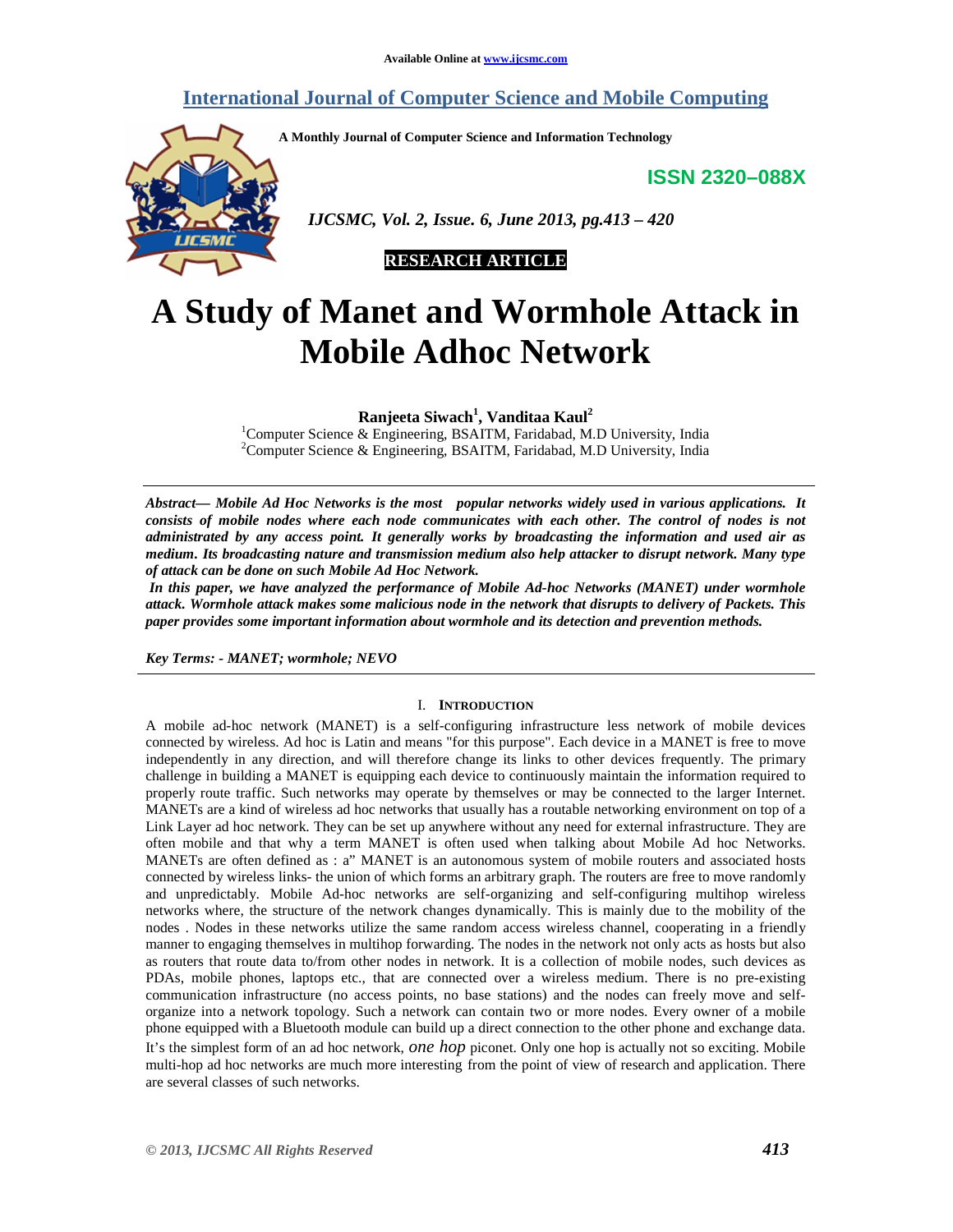#### II. **WORMHOLE ATTACK IN MANET**

An There are two types of wormhole attacks in MANET.

 *A. Out -of –band wormhole attack:-*

Wormhole attacks, in which colluding attackers with out-of-band communication links record packets (or bits) at one location and replay at another, cause far away nodes to consider themselves as neighbors to one another. Such attacks can ruin the routing and communication capabilities of mobile ad hoc networks.

In this attack, an attacker receives packets at one location in the network and tunnels packets to another location in the network, where the packets are resent into the network. This tunnel between two colluding attackers is referred to as a wormhole. It could be established through a single long-range wireless link or even through a wired link between the two colluding attackers.



*Figure1:wormhole attack in MANET* 

Due to the broadcast nature of the radio channel, the attacker can create a wormhole even for packets not addressed to itself. **Example:** In figure1. **P** and **Q** are two malicious nodes that encapsulate data packets and falsified the route lengths. Suppose node **S** wishes to form a route to **D** and initiates route discovery. When **P** receives a Route Request from **S***, Q* encapsulates the Route Request and tunnels it to **Q** through an existing data route, in this case  $\{P \rightarrow P \rightarrow Q \rightarrow R \rightarrow Q\}$ . When Q receives the encapsulated Route Request for **D** then it will show that it had only traveled  $\{S \rightarrow > P \rightarrow Q \rightarrow D\}$ . Neither P nor **Q** update the packet header. After route discovery, the destination finds two routes from **S** of unequal length i.e. one is of 4 and another is of 3. If **Q** tunnels the Route Reply back to **P**, **S** would falsely consider the path to **D** via P is better than the path to **D** via R. Thus, tunneling can prevent honest intermediate nodes from correctly incrementing the metric used to measure path lengths. Though no harm is done if the wormhole is used properly for efficient relaying of packets, it puts the attacker in a powerful position compared to other nodes in the network, which the attacker could use in a manner that could compromise the security of the network. The wormhole attack is particularly dangerous against many ad hoc network routing protocols in which the nodes that hear a packet transmission directly from some node consider themselves to be in range of that node. Performance of wormhole attack can be shown in figure 2.In this attack, an attacker receives packets at one point in the network, "tunnels" them to another point in the network, and then replays them into the network from that point.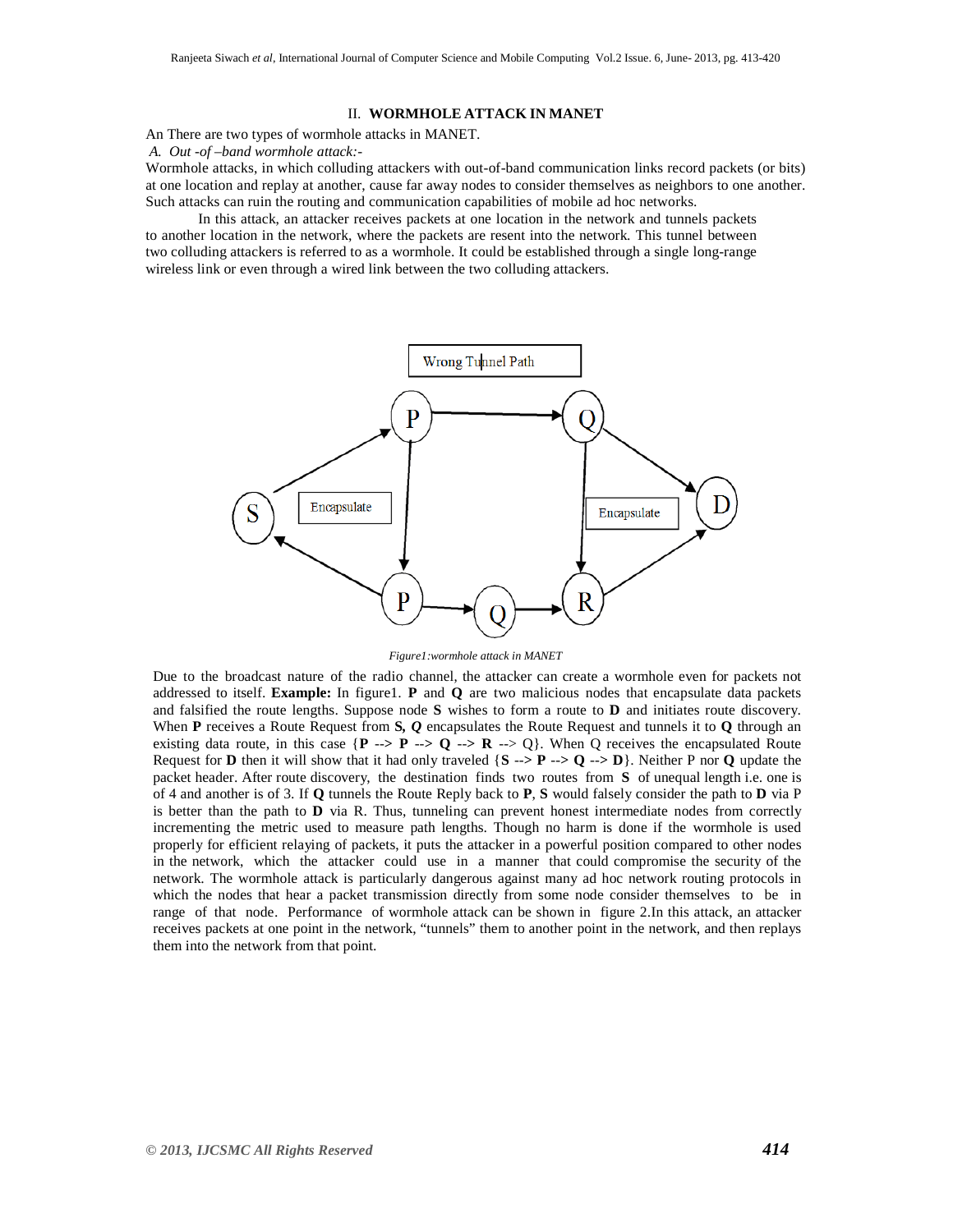

*Figure2: A wormhole attack performed by colluding malicious nodes A and B* 

 Due to the nature of wireless transmission, the attacker can create a wormhole even for packets not addressed to it, since it can overhear them in wireless transmission and tunnel them to the colluding attacker at the opposite end of the wormhole. Two malicious nodes share a private communication link between them.Worm hole can eavesdrop the traffic, maliciously drop the packets, and perform man-in- the-middle attacks against the network protocols.

*B. In-band wormhole attack:-* Colluding malicious insider nodes with no special hardware capability can use packet encapsulation and tunnelling to create bogus short-cuts (in-band wormholes) in routing paths and influence data traffic to flow through them. This is a particularly hard attack using which even a handful of malicious nodes can conduct traffic analysis of packets or disrupt connections by dropping packets when needed. Mobile ad hoc networks (MANETs) have a wide range of

applications, especially in military operations and emergency and disaster relief efforts. However, MANETs are more vulnerable to security attacks than conventional wired and wireless networks due to the open wireless medium used, dynamic topology, distributed and cooperative sharing of channels and other resources, and power and computation constraints. Attacker nodes may be insiders – nodes that have the necessary cryptographic keys, participate in normal network operations. We are interested in route falsification attacks caused by insider nodes without special resources such as out-of-band high-speed channels. We show that if an adversary compromises the software of a few insider nodes, then powerful wormhole type attacks can be launched using only the network channels and without requiring physical access to the compromised nodes. In such attacks, colluding insider nodes create bogus short-cuts (wormholes) to routes via existing wireless data paths (in-band channels) and induce other nodes to use these falsified routes. We call these attacks *in-band wormhole attack.* 

We use route discovery to learn new routes and route error propagation to remove stale routes. The route discovery consists of two stages.

(1) *Route request stage* – the source node floods the network with a route request control

packet (RREQ), and each intermediate node rebroadcasts the RREQ the first time it hears.

(2) *Route reply stage* – upon receiving a RREQ, the destination sends a route reply packet (RREP), which is propagated to the source in the reverse path

of the RREQ.



*Figure3: Route discovery example. Solid line represents physical wireless link. The dotted line represents in-band wormhole or packet tunnel between X and Y via A and B.*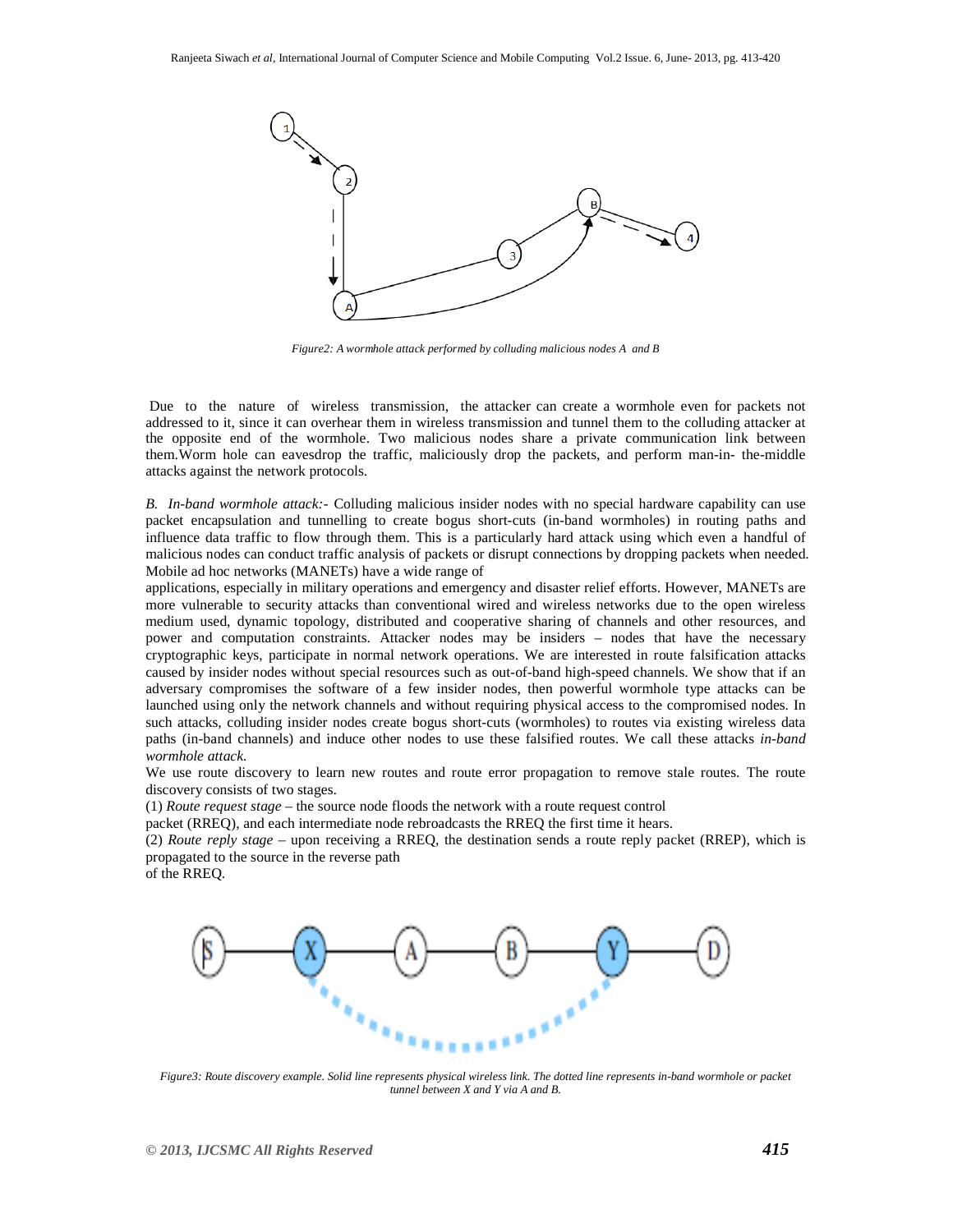We describe how malicious insider nodes can collude without *a priori* knowledge of the network and using only in-band channels and induce legitimate nodes to use routes through them. Such attacks ensure that there are two or more malicious nodes in a route, one close to the source and another close to the destination. This is desirable for traffic analysis requiring message timing and volume [11]. We use a 5-hop path *S −X −A−B −Y −D* taken by a RREQ packet from *S* to *D*, Fig. 3, to illustrate these attacks. Nodes *X* and *Y* are colluding malicious nodes and create a packet tunnel between them via normal nodes *A* and *B*. If *Y* obtains the authentication code generated by *X* for RREQ from *S*, then it can fabricate a RREQ which indicates  $S - X - Y$  as the path instead of *S − X − A − B − Y* and send it to *D*. If necessary, the corresponding RREP is tunnelled from *Y* to *X* via *B* and *A*. This results in a false route  $S - X - Y - D$  with fewer hops; it cannot be detected even after verification by source/destination. If *S* chooses this bogus path, *X* and *Y* have the option of delivering the data packets or dropping them.

The in-band wormhole attacks are further divided in [2] as 1.1) Self-sufficient wormhole attack, where the attack is limited to the colluding nodes and 1.2) Extended wormhole attack, where the attack is extended beyond the colluding nodes. The colluding nodes attack some of its neighboring nodes and attract all the traffic received by its neighbor to pass through them.

In the second type of wormhole attacks [3], the intrusions are distinguished between a) hidden attack, where the network is unaware of the presence of malicious nodes and b) exposed attack, where the network is aware of the presence of nodes but cannot identify malicious nodes among them.

#### III. **TERMS TO DETECT WORMHOLE ATTACK**

There are different types of techniques to detect wormhole attack on network. Mahajn et al. [5] consider several terms for measuring the capacity of nodes involved in wormhole attack. These are defined below:-

1) Strength: - It is amount of traffic attracted by the false link advertised by the colluding nodes.

2) Length: - Larger the difference between the actual path and the advertise path , more anomalies can be observed in the network.

3) Attraction: - This term refers to the decrease in the path length offered by the wormhole. If the attraction is small then the small improvement in normal path may reduce its strength.

4) Robustness:-The robustness of a wormhole refers to the ability of the wormhole to persist without significant decrease in the strength even in the presence of minor topology changes in the network. Besides these, the packet delivery ratio which is the number of packet of delivered divided by the total number of packets dispatched forms a basic metric to quantify the impact.

# IV.**PREVENTION OF WORMHOLE ATTACK**

Choi al et.[6] considered that all the nodes will monitor the behavior of its neighbors. Each node will send RREQ messages to destination. If source does not receive the RREP message within a define time, it detects the presence of wormhole and adds the route to its wormhole list. Each node maintains a neighbor node table which contains a RREQ sequence no. , neighbor node ID, sending time and receiving time of the RREQ and count. The source node sets the Wormhole Prevention Timer (WPT) after sending RREQ packet and wait until it overhears its neighbors retransmission. The maximum amount of time required for a packet to travel one hop distance is WPT/2. Therefore, the delay per hop value must not exceed estimated WPT. However, the proposed method does not fully support DSR as it is based on end-to-end signature authentication of routing packets. Mahajan et al. [5] proposed some proposals to detect wormhole attacks like:

1) The abrupt decrease in the path lengths can be used as a possible symptom of the wormhole attack.

 2) With the available advertised path information, if the end-to-end path delay for a path cannot be explained by the sum of hop delays of the hops present on its advertised path, existence of wormhole can be suspected.

 3) Some of the paths may not follow the advertised false link, yet they may use some nodes involved in the wormhole attack. This will lead to an increase in hop delay due to wormhole traffic and subsequently an increase in end-to-end delay on the path. An abrupt increase in the end-to-end delay and the hop queuing delay values that cannot be explained by the traffic supposedly flowing through these nodes can lead us to suspect the presence of wormhole. "Time of Flight" is a technique used for prevention of wormhole attacks. It calculates the roundtrip journey time of a message; the acknowledgement estimate the distance between the nodes based on this time, and conclude whether the calculated distance is within the maximum possible communication range. If there is a wormhole attacker involved, packets end up travelling further, and thus cannot be returned within the short time.

# V. **TECHNIQUES TO MITIGATE IN-BAND WORMHOLE ATTACKS**

In this section, we present packet filtering techniques to reject bogus requests and replies that contain in-band wormhole paths. Our techniques are applicable to existing secure routing protocols that require authentication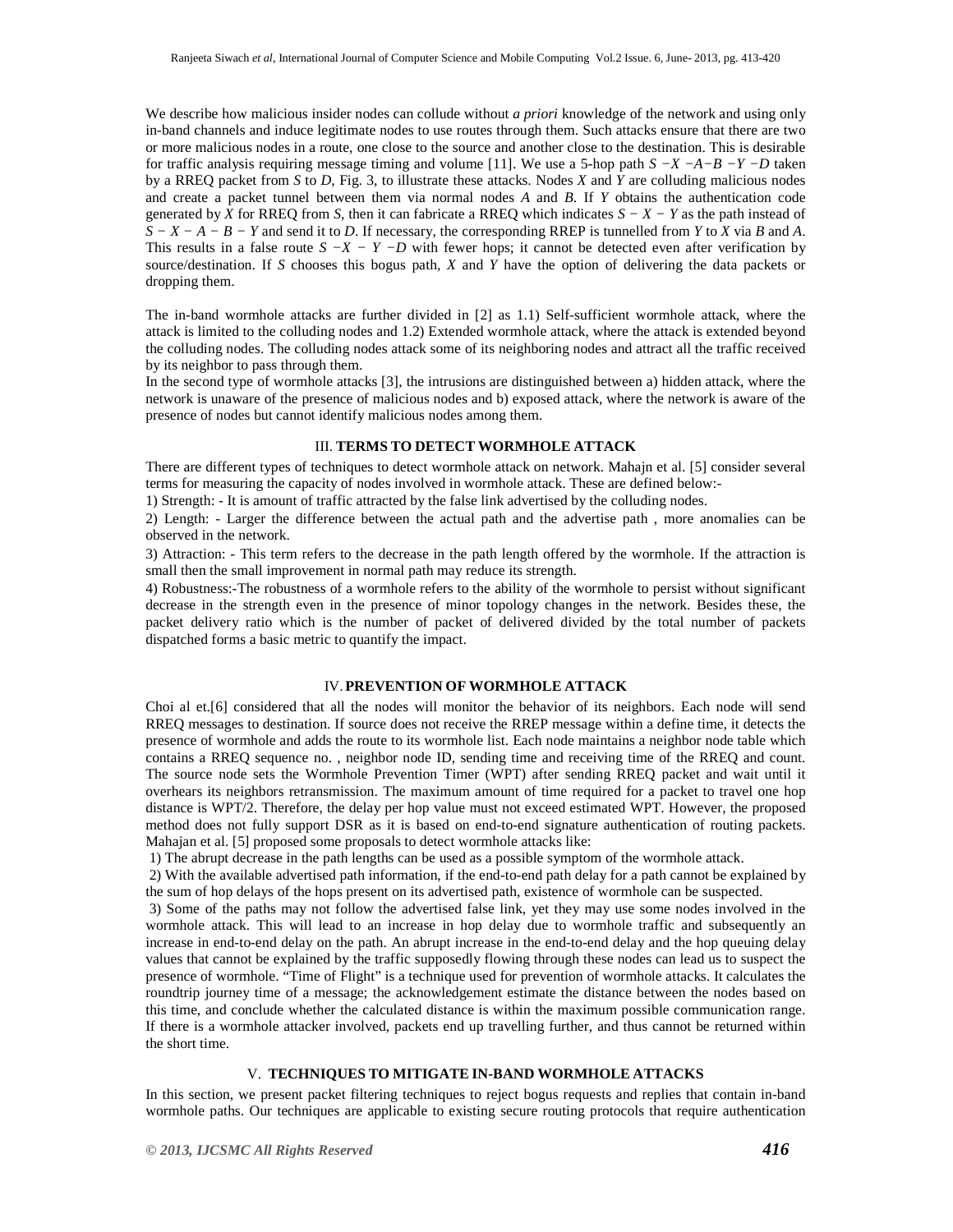by each hop during RREQ propagation and end-to-end authentication for RREQs and RREPs. They are based on reducing RREQ delays and statistical profiling of RREQ or RREP delays to prevent creation of in-band wormholes. These techniques may be used by the destination or the source of route discovery.

#### **Reduce requests packet delay**

Routing protocols such as AODV [7], DSR [8] and those based on them specify that routing packets should be Propagated at a higher priority than normal data packets. However, that is not enough since malicious nodes can use bogus route reply or route error packets among themselves to exchange attack information speedily. We suggest that, for on demand route discovery schemes that use flooding, requests should be transmitted at a higher priority than all other packets.In order to create an in-band wormhole, two malicious nodes collude and exchange information between each other using data packets (the use of any other packets increases the risk of detection by IDTs). By ensuring that requests travel faster than all other types of packet, we implicitly increase the time to exchange information among malicious nodes.

# VI.**TECHNIQUE TO MITIGATE OUT-OF- BAND WORMHOLE ATTACK**

Causal we propose a network layer based countermeasure in which nodes passively monitor or overhear [9] the forward- ing of certain types of broadcast packets by their neighbors and use the timing information of these broadcast packets to ensure that routes are established through true neighbors only. We call it NEVO (NEighbor Verification by Overhearing). NEVO re- quires broadcasts among neighbors, which are commonly used in ad hoc wireless networks, and local timestamps of broadcast packets sent or received by the medium access control (MAC) layer, which do not require any changes to the MAC protocol but may require a firmware upgrade to enable MAC layer to automatically send this information to the network layer. In contrast to the currently known techniques, NEVO does not rely on special hardware support such as directional anten- nas or ultrasound transimitters/receivers, special capabilities such as clock synchronization or GPS coordinates, geometric inconsistencies, or statistical methods. Therefore, NEVO is a practical solution to mitigate wormhole attacks. NEVO works with all ad hoc network routing protocols. Furthermore, NEVO takes advantage of any broadcasts used by the routing protocol to reduce its overhead.

### *A. NEVO*

We illustrate the approach of NEVO using Fig. 4 in which node *i* broadcasts a packet, and one of its neighbors, node *j*, rebroadcasts (forwards) it. We assume half-duplex wireless channels. Let *t* denote the time it takes a packet to traverse one hop and  $\delta$  denote the time taken by *j* to process the packet and acquire the channel before transmitting it. Then, node *i* overhears *j*'s forwarding in  $t + \delta$  seconds after it completed its broadcast if node *j* is a true neighbor. On the other hand, it takes at least  $3t + \delta$  seconds to overhear *j*'s forwarding via a wormhole.



*Fig.4. Detection of out-of-band wormholes using passive monitoring. Node i sends a packet to node j and then passively monitors node j's forwarding. (a) normal case; (b) attack case with a wormhole, W, between node i and node j. W is formed by one or multiple colluding attackers.* 

#### *B. Timing Analysis of Wormhole Attacks*

For a more rigorous timing analysis, we use Figs. 5 (a) and (b) and the following notation.

 $\cdot$   $t_{s1}$  ( $t_{s1}$ ): the local time of node *i* (node *j*) at the time the first bit of the message is broadcasted by node *i* (heard by node*j*).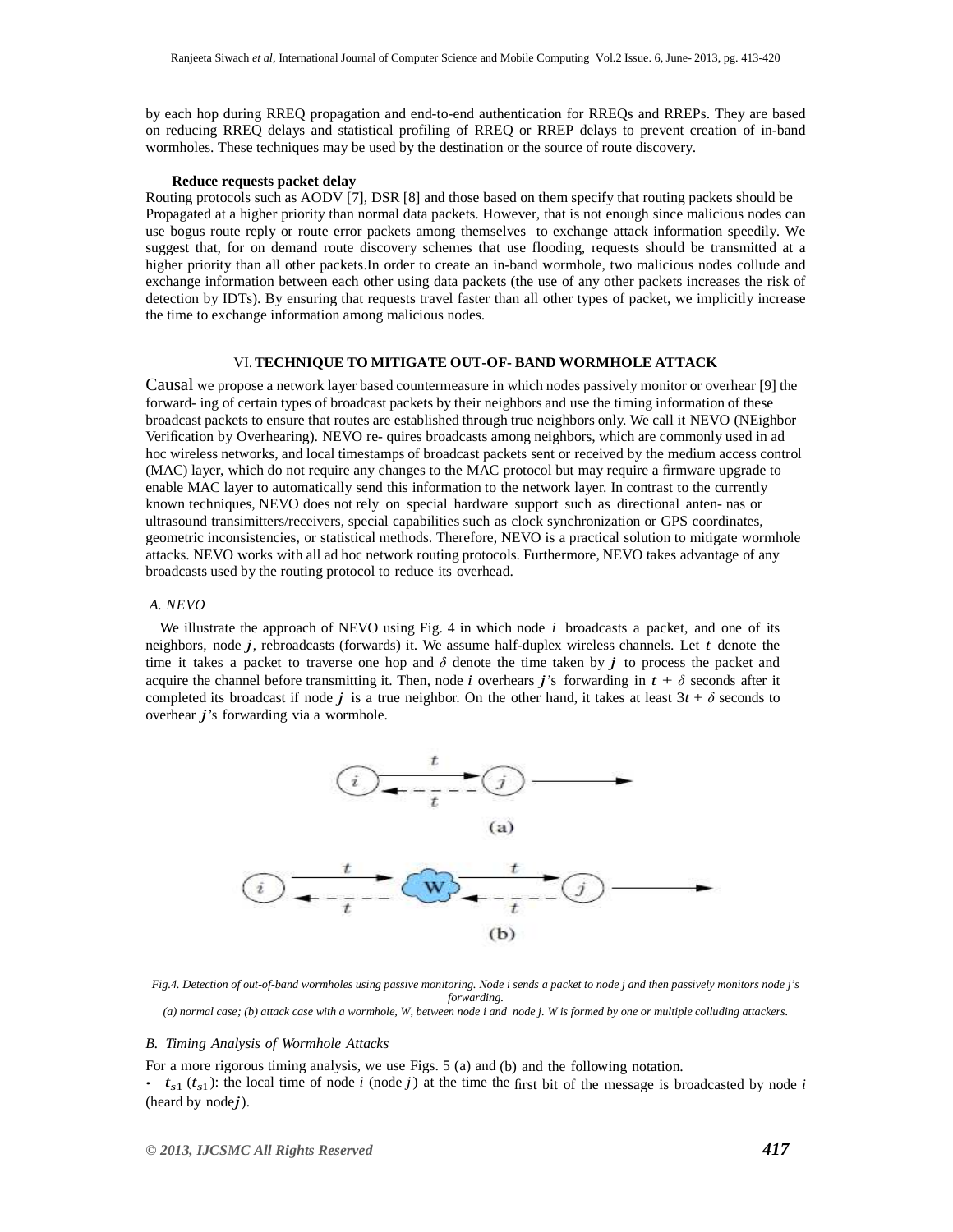

 $\cdot t_{sl}^i$  ( $t_{sl}^j$ ): the local time of node *i* (node *j*) at the time the last bit of the message is broadcasted by node *i* (heard by node *j*).

 $\cdot$   $\vec{t}_{f1}$  ( $\vec{t}_{f1}$ ): the local time of node *i* (node *j*) at the time the first bit of the message is overheard by node *i* (forwarded by node *j*).

 $\cdot$   $t^i_{jl}$  ( $t^j_{jl}$ ): the local time of node *i* (node *j*) at the time the last bit of the message is overheard by node *i* (forwarded by node *j*).

*• tx<sup>j</sup>* : the transmission time for the forwarded message by node *j*. It includes preamble and MAC headers. Note that

 $t^j_x = t^j_{\text{fl}} - t^j_{\text{fl}} = t^i_{\text{fl}} - t^i_{\text{fl}}.$ 

 $\cdot \delta$ : the message delay at node *j*,  $\delta = t^j_{\text{fl}} - t^j_{\text{sl}}$ 

.*• txw*: the additional transmission delay incurred to replay the message by a wormhole attacker. This can be as low as one bit time to as much as *txj* .

 $\cdot tp_{i,j}$ : the message propagation delay between nodes *i* and node *j*.

*• t*oh: the overhear time, i.e., the time delay for node *i* to overhear node *j*'s forwarding after it broadcasted the message. I.e.,  $t_{oh} = t_{fl}^i - t_{sl}^i$ .

*• R*: maximum radio transmission range in meters.

 $\cdot$  *S<sub>p</sub>*: radio signal propagation speed; *S<sub>p</sub>*  $\lt c$ , where *c* is the speed of light in free space.

If nodes *i* and *j* are true neighbors, see Fig. 5 (a), the propagation delay between them can be estimated as follows.

 $t_{oh} = t^i_{\ j} - t^i_{\ sl} = tx_j + \delta + 2tp_{i,j}$  (1)  $t_{oh} - tx_i - \delta = 2tp_{ij}$  (2)

Note that node *i* knows  $tx_j = t^i_{j1} - t^i_{j1}$ . In practice,  $\delta$ , the processing delay at node *j*, varies a lot. However, if node *i* knows *δ* (suppose, node *j* gave this information in a separate message), then node *i* can verify if the following condition  $h_0$ lds.

$$
t_{oh} - tx_j - \delta = 2tp_{i,j} \le 2R/Sp.
$$
 (3)

In the normal case without attack, (3) is satisfied.

In the case of a wormhole link between nodes *i* and *j*, see Fig. 5 (b), the time to overhear, denoted as *t'oh*, is given by

 $t'$ <sub>*oh*</sub> =  $t^i_{jl} - t^i_{sl} = tx_j + \delta + 2(tx_w + tp_{i,w1} + tp_{w1,w2} + tp_{w2,j})$  (4) where *w*1 and *w*2 are the two endpoints of the wormhole.

# *C. Message Transmission Sequence in NEVO*

The neighbor verification consists of three message transmissions between two encountered nodes, as shown in Fig.  $6 - (1)$  node *i* broadcasts a control packet, called probe query (PQ) targeted to node *j*; (2) after node *j* receives the PQ from node *i*, it rebroadcasts (forwards) this query packet as its probe forward (PF) packet; then (3) node *j* sends node *i* a unicast packet, called probe reply (PR), which contains the processing delay, *δ*. After receiving PR from node *j*, node *i* can decide whether to accept node *j* as a true neighbor according to (3). To prevent wormhole attackers from fabricating probe packets, nonces are added to PQ and PF packets and a message authentication code to the PR packet. The message formats for PQ, PF, and PR are given as follows: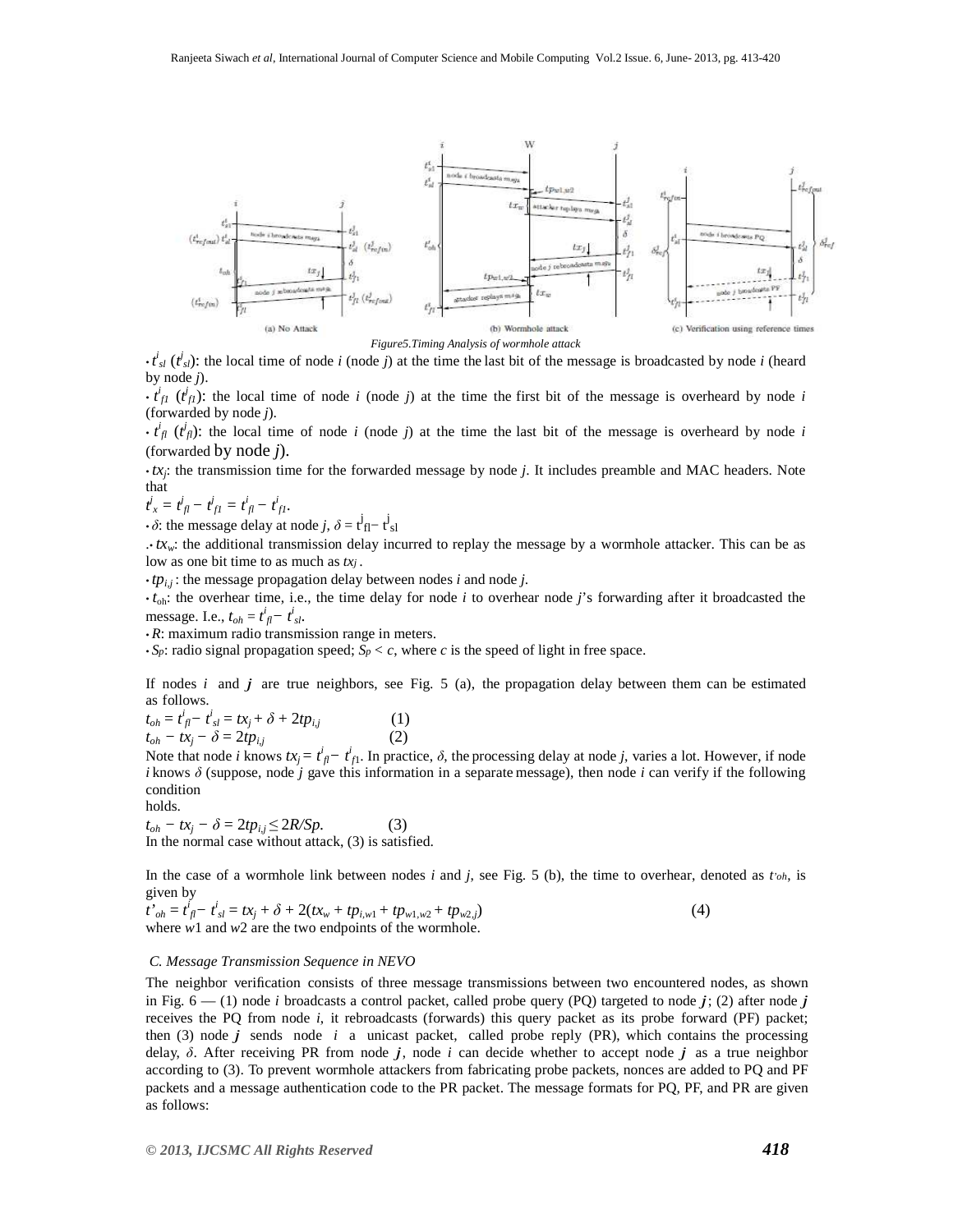

*Figure6:Message Transmission Sequence used By NEVO*

*PO<sub>i</sub>* =  $f$ **PQ**, *i*, *i*, *ni* $f$  (5)

 *PF*j = {PF*, i, j, n*i*, n*j} (6)

# *PR<sub>j</sub>* = { $PR$ *, i, j, ni, nj, δ, Mij*} (7)

where  $n_i$  and  $n_j$  are nonces generated by nodes  $i$  and  $j$  respectively,  $M_{ij}$  is the message authentication code computed over*{*PR,*i*, *j*, *ni*, *nj* , *δ}* using a shared cryptographic key between node *i* and *j*. Note that digital signatures may be used instead of message authentication codes.

Optimization: The broadcast message PF relayed might not be overheard by node *i* due to collision. Even if node *i* receives the PR from node *j* but did not overhear *j*'s forwarding, it cannot decide whether there is a wormhole link between them. Then the neighbor verification fails, and node *i* needs to retry the neighbor verification sequence. To reduce the number of retries, we introduce the concept of reference times. The reference times are local timestamps corresponding to a previous successful event such as the last time nodes *i*  and *j* verified that they were true neighbors. Consider Fig. 5 (a) in which node *i* initiates the neighbor verification. When node *I* verifies that node *j* is its neighbor, node *i* records  $t_{isl}$  and  $t_{ifl}$  as the reference times *tirefout* and *tirefin*, respectively. Also node *i* sends a special unicast packet to notify node *j* of their true connectivity so that node *j* can record its local timestamps  $t_{jsl}$  and  $t_{jjl}$  during that verification event as its reference times  $t_{jrefin}$ and *tjrefout*, respectively. These reference times are usedfor future neighbor verifications as follows.

We add one more fields to PR,  $δ_{jref} = t_{j}$ *f* $−t_{jref}$ <sub>*n*−*tjrefout*, which is the delay between the time to send the last bit of the</sub> PF and the reference time, as shown in Fig. 5 (c). If node *i* receives *a* PR from node *j* and did not overhear the related PF, it can estimate  $t_{\text{if}} = t_{\text{refin}} + \delta_{\text{irref}}$  and then verify node *j* according to (3). This works only if nodes *i* and *j* verified each other by overhearing both ways and established the reference times. Node *j* sets  $\delta_{\text{ref}} = 0$ , which indicates that reference time is invalid for neighbor verification, if reference times with node *I* are not established. The reference times *tirefout* and *tjrefin* are used for the case where node *j* initiates the

verification of node *i*. Potentially, the references times may be updated whenever node *i* verifies node *j* without using  $\delta_{\text{pref}}$ ; however, such updates should be done infrequently to reduce the overhead.

### VII. CONCLUSION

Wormhole attacks in MANET significantly degrade network performance and threat to network security. The scope of this work is intended to reduce the possibilities of wormhole attacks in an ad hoc network. Wormhole attack in which colluding attackers create a private communication channel(wormhole) between them and replay packets heard at one end of the link to the other end. These wormhole attack can be mitigated by using the technique Reduce request packet delay for In-band wormhole attack and NEVO for Out-of-band wormhole attack.

#### **REFERENCES**

[1] J.-F. Raymond, "Traffic analysis: Protocols, attacks, design issues, and open problems," in *Anonymity 2000, LNCS 2009*, 2001, pp. 10–29.

[2] V. Mahajan, M. Natu, A. Sethi. "Analysis of wormhole intrusion attacks in MANETS". In *IEEE Military Communications Conference (MILCOM)*, pp. 1-7, 2008.

[3] H.S. Chiu and K. Lui. "DelPHI: Wormhole Detection Mechanism for Ad Hoc Wireless Networks". In *Proceedings of International Symposium on Wireless Pervasive Computing,* pp. 6-11, 2006.

[4] Viren Mahajan, Maitreya Natu, and Adarshpal Sethi, Nov. 2008 "Analysis of wormhole Intrusion Attacks In MANETS",IEEE Military Communications Conference,MILCOM 2008.

[5] Y.-C. Hu, A. Perrig, A Survey of Secure Wireless Ad Hoc Routing, Security and Privecy Magazine, IEEE, vol. 2, issue 3,pp. 28-39, May 2004.

[6] S.Choi, D.Kim , D. Lee, J. Jung " WAP:Wormhole Attack Prevention Algorithm in Mobile Ad Hoc Network ", *In Proceeding International Conference on Sensor Networks, Ubiquitous and Trustworthy Computing*, 2008, pp. 343-348.

[7] C. E. Perkins, E. M. Belding-Royer, and S. R. Das, *Ad Hoc On Demand Distance Vector (AODV) Routing*, IETF, July 2003, RFC 3561.